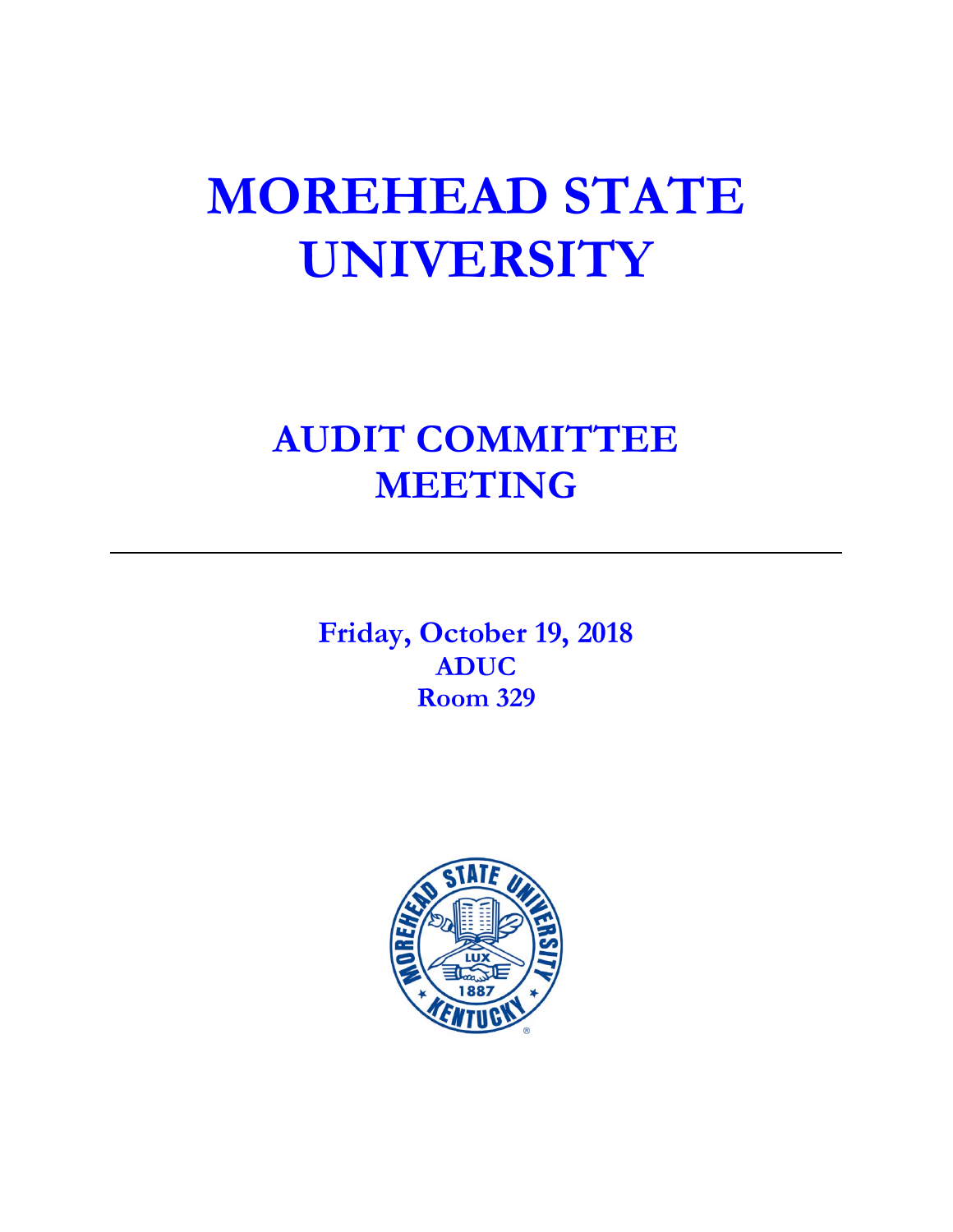# **MOREHEAD STATE UNIVERSITY**

# **BOARD OF REGENTS AUDIT COMMITTEE**

**October 19, 2018 2 p.m.**

# **AGENDA**

- I. CALL TO ORDER
- II. ROLL CALL
- III. APPROVE MINUTES OF MAY 10, 2018 MEETING
- IV. RECOMMENDATIONS AND REPORTS
	- A. Accept 2017-2018 Audit Report
	- B. Report on Status of Internal Audits
- V. OTHER BUSINESS
- VI. ADJOURNMENT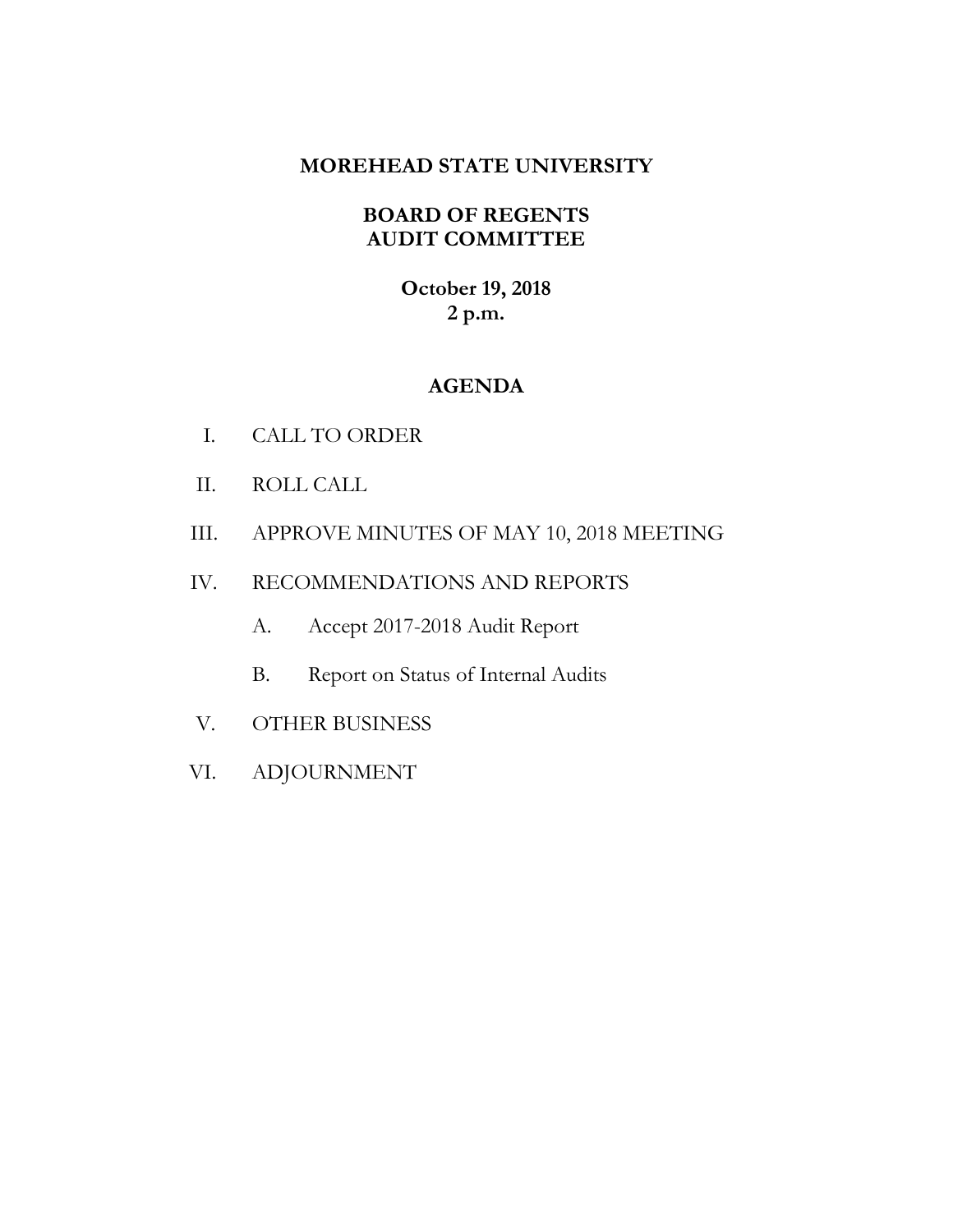#### **BOARD OF REGENTS AUDIT COMMITTEE MEETING Thursday, May 10, 2018**

The Audit Committee met at 9 a.m. on Thursday, May 10, 2018, in the DeMoss Suite of the Center for Health, Education and Research (CHER) in Morehead, Kentucky. Mr. Wayne Martin, Chair of the Audit Committee, presided.

The following Committee members were present:

Mr. Wayne Martin, Audit Committee Chair & Board Vice Chair Mr. Paul Goodpaster Mr. Eric Howard Ms. Kathy Walker

Administrative staff members present included: Dr. Jay Morgan, President; Ms. Teresa Lindgren, Interim Chief Financial Officer; Ms. Kelli Owen, Director of Accounting and Financial Services; Mr. Jeremy Withrow, Assistant Director of Accounting and Reporting; and Mr. Joe Hunsucker, Internal Auditor.

Mr. Goodpaster moved to approve the minutes of the November 9, 2017 meeting as distributed. Mr. Howard seconded the motion. The motion carried by general consent.

RECOMMENDATION: That the Audit Committee approve the extension of the auditing services contract with Dean Dorton Allen Ford, PLLC in Lexington to conduct the required annual audits for Morehead State University for the fiscal year that will end on June 30, 2018.

Ms. Owen said that KRS 164A.570 requires that an annual audit be conducted for all universities in the state system. The Bylaws of the Board of Regents provide that the Audit Committee review, evaluate, and recommend to the full Board an accounting firm to conduct the University's required annual audits. State statutes specify that the auditing firm must be selected through a request for proposal process, and that a personal services contract be issued to engage the firm.

On January 11, 2016, the University issued a request for proposals from qualified public accounting firms to perform the auditing services. As a result of that process, the Audit Committee recommended and the Board approved the appointment of Dean Dorton Allen Ford, PLLC to conduct the annual audits. The contract with the firm was for the fiscal year that ended on June 30, 2016, with the option to extend the contract for four additional one-year periods. The audit fee adjustments for the extension periods will be based on the consumer price index.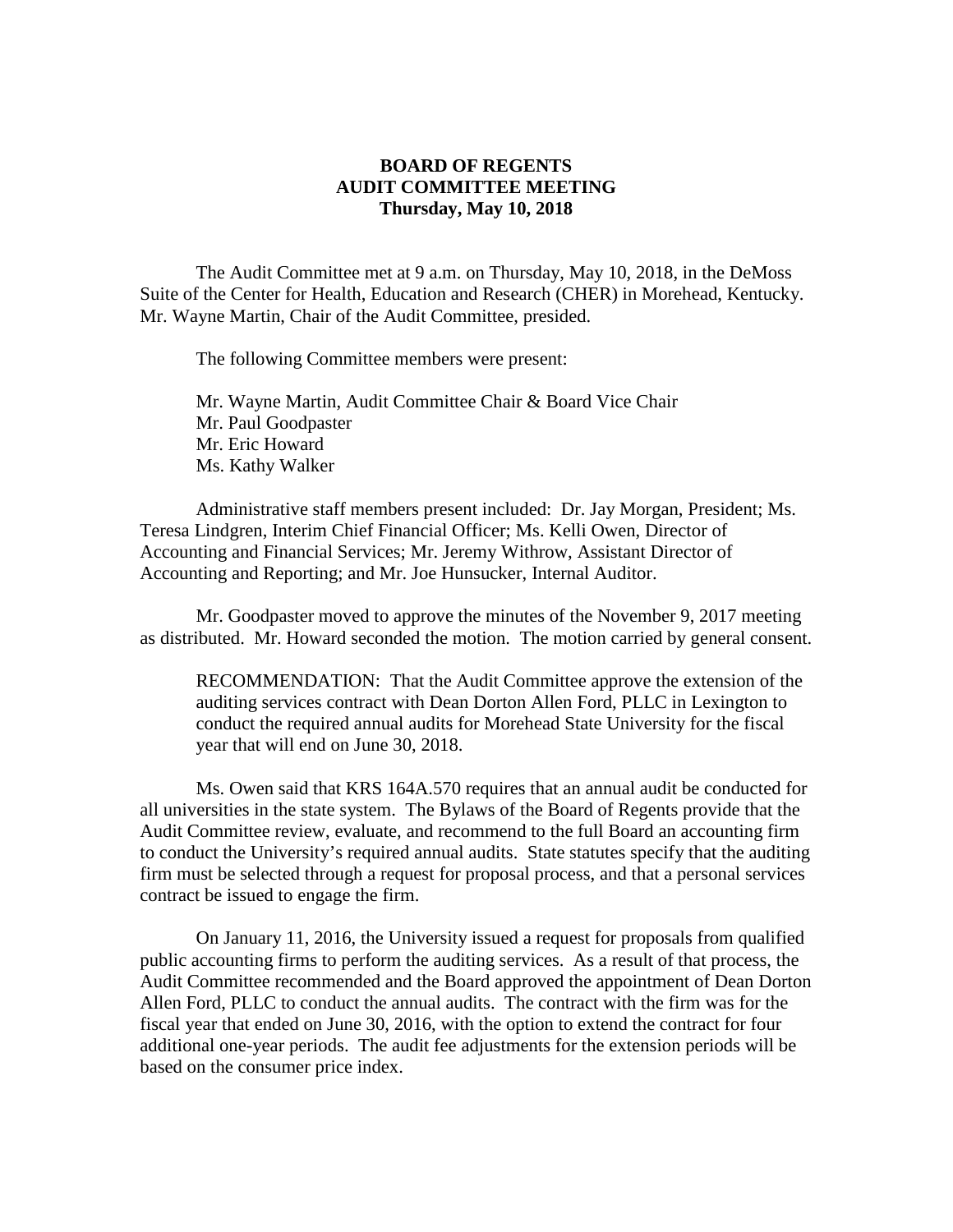Ms. Owen stated that the services rendered by Dean Dorton Allen Ford, PLLC for the 2016-17 fiscal year were satisfactory and in compliance with the terms of the contract. The fee for the 2017-18 fiscal year will not exceed \$90,000. Dean Dorton changes the lead auditor every two years.

MOTION: Mr. Howard moved that the Committee approve the recommendation. The motion was seconded by Ms. Walker.

VOTE: The motion carried by general consent.

RECOMMENDATION: That the Audit Committee approve the minimum scope of the University's audit for the year ending June 30, 2018.

*(Minimum Scope of the Annual Audit attached to these minutes.)*

Ms. Owen stated that the Bylaws of the Board of Regents specify that the Audit Committee will review, evaluate, advise and recommend to the full Board the minimum scope of the annual audit. Further, the scope of the audit must comply with all local, state, and federal audit requirements. Among the items included in the audit is a review and evaluation of the existing internal controls, a general purpose audit of financial statements for accuracy, and an audit of financial aid. The firm will issue a management letter which will highlight any weaknesses of controls, procedures, policies or noncompliance and suggest possible improvements.

The Audit Committee discussed the possibility of a separate audit of financial policies and practices in the future.

MOTION: Mr. Goodpaster moved that the Committee approve the minimum scope. The motion was seconded by Mr. Howard.

VOTE: The motion carried by general consent.

Mr. Hunsucker, Director of Internal Audits, reported on current, completed and planned projects. *(See complete Internal Auditor's Report attached.)*

#### **CURRENT/COMPLETED AUDITS**

#### **NCAA Student Assistance Fund**

Mr. Hunsucker continues to review the Office of Athletics' internal controls over expenditures and disbursements related to the NCAA Student Assistance Fund. The audit will review 100% of the disbursements made during the fiscal year ending June 30, 2018.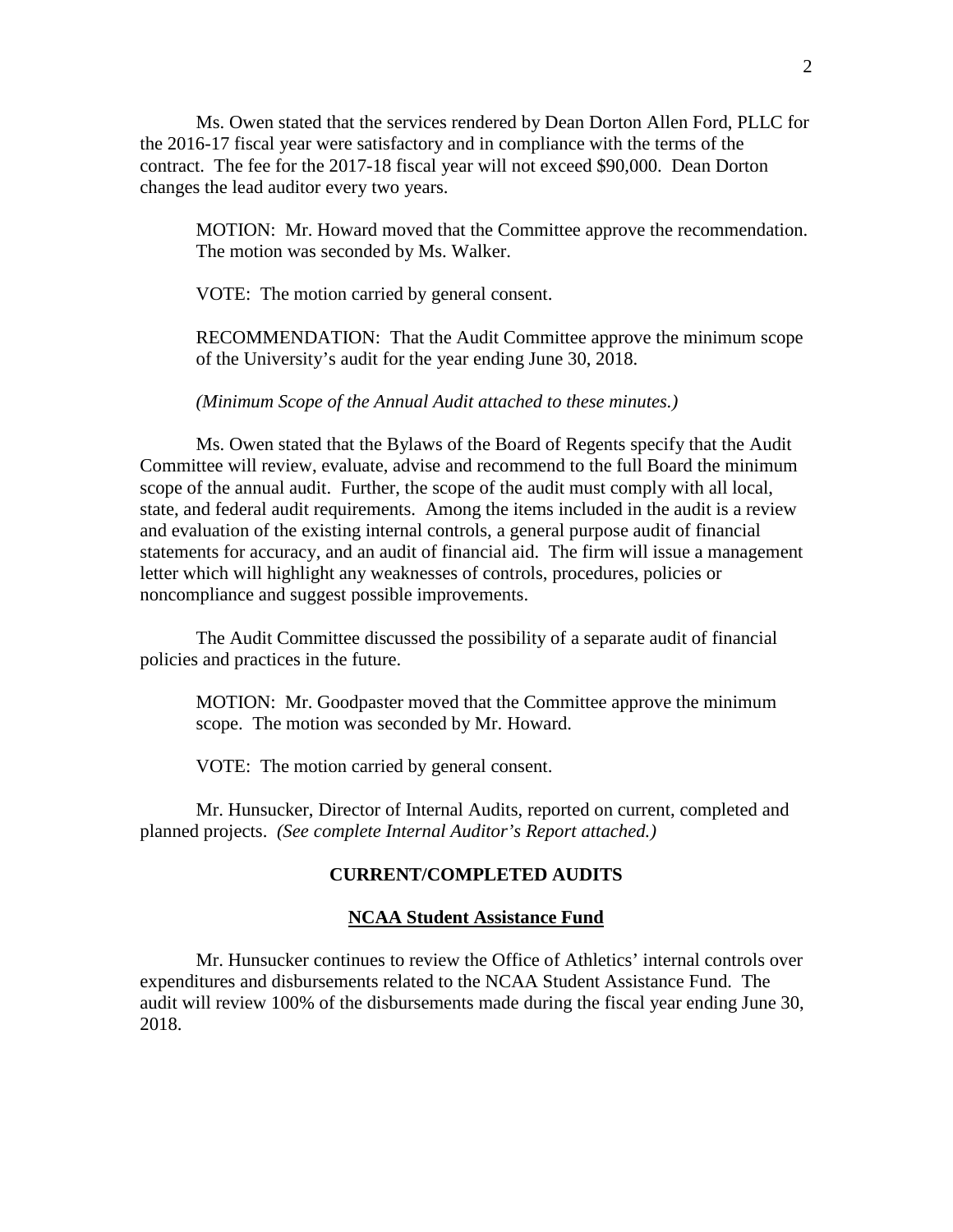#### **Departmental Audits**

Mr. Hunsucker regularly audits various departments to ensure transactions have legitimate business purposes, comply with applicable University purchasing and travel guidelines, contain appropriate documentation, and have correct account allocations. Since his last report, he has audited 15 departments and over 4,800 transactions. The audits revealed no issues with voucher transactions. Purchasing card transactions had legitimate business purposes and complied with applicable University purchasing guidelines. Some instances of missing receipts and allocation to incorrect accounts (by default) were noted and reviewed with the cardholders and/or administrative personnel to ensure corrective actions were taken.

#### **Police Department Evidence Room**

Mr. Hunsucker found no exceptions during his review process of the University Police Department's controls over evidence and property. His opinion is that the Police Department has adequate controls in place to ensure evidence and property are properly stored and maintained.

#### **PLANNED PROJECTS**

Mr. Hunsucker noted that audits will be performed at selected University departments to determine compliance with applicable laws, rules, regulations and University policies. The audits will focus primarily on the areas of purchasing card usage, travel expenditures and, where applicable, cash handling. Mr. Hunsucker also plans to conduct a review of reimbursements to President Morgan for travel and other expenditures received during the fiscal year 2017-2018.

Mr. Hunsucker stated that he had provided assistance to Dean Dorton Allen Ford and to various internal units. Further, he provided a list of the professional development activities in which he had been involved during the past six months.

There being no further business to conduct, Ms. Walker moved that the meeting adjourn. Mr. Goodpaster seconded the motion. The motion carried by general consent at 9:47 a.m.

Respectfully submitted,

Sharend. Reynolde

Sharon S. Reynolds, Secretary Board of Regents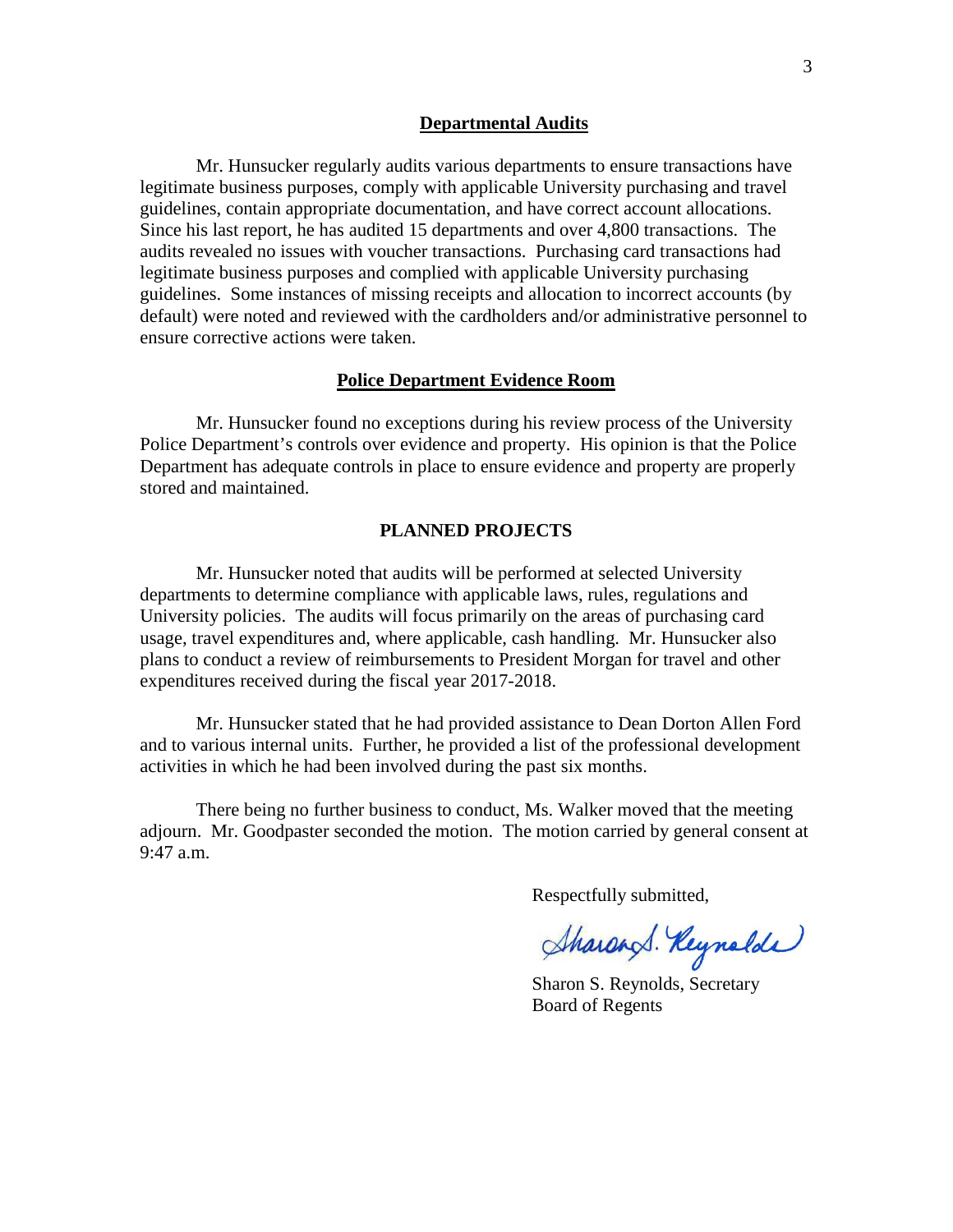# **Recommendation:**

That the Audit Committee accept the audit report for the fiscal year ended June 30, 2018 as presented by Dean Dorton Allen Ford, PLLC.

# **Background:**

KRS 164A.570 requires an annual audit to be conducted by all universities in the state system. The audit is to be conducted by an independent public accounting firm. On June 7, 2018, the Board approved the recommendation of the Audit Committee to appoint the accounting firm of Dean Dorton Allen Ford, PLLC to conduct the audit for the 2017-18 fiscal year. The Board also approved at that time, the Audit Committee's recommendation for the minimum scope of the audit work to be performed.

Dean Dorton Allen Ford, PLLC has completed the audit for the June 30, 2018 fiscal year. The report was issued with an unmodified opinion on the financial statements. An electronic copy of the audit report has been provided to each member of the Board of Regents.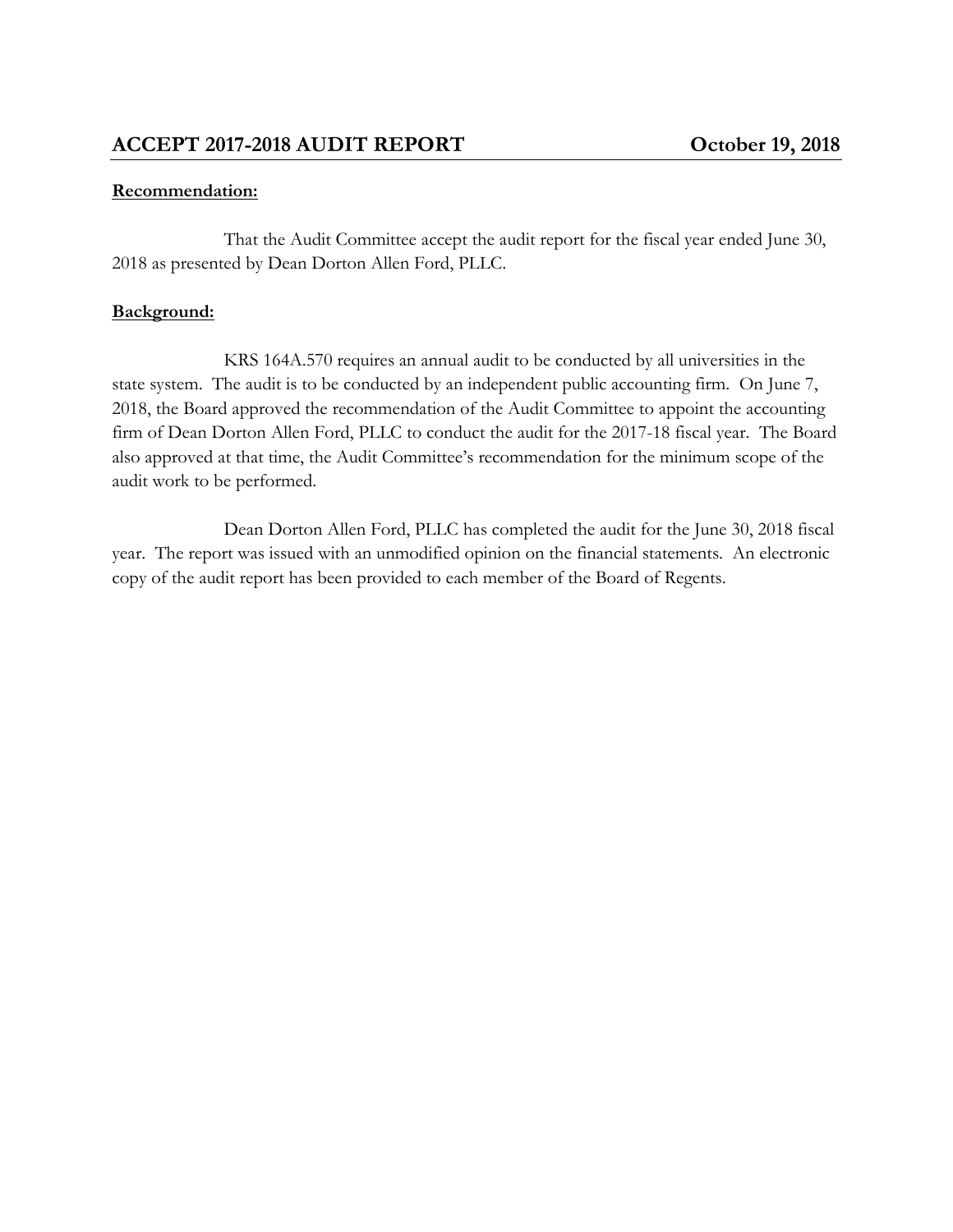#### **Report to the Audit Committee October 19, 2018 Joe Hunsucker, Director of Internal Audits**

#### **CURRENT/COMPLETED PROJECTS:**

#### **NCAA Student Assistance Fund**

#### Objectives:

The objectives of the review were (1) to determine the adequacy of the Morehead State University Office of Athletics' internal controls over expenditures and disbursements related to the NCAA Student Assistance Fund, and (2) to determine if the University was in compliance with applicable NCAA and OVC policies related to the administration of the NCAA Student Assistance Fund.

#### Scope:

The scope included 783 transactions totaling \$42,483.15 for 277 student-athletes during the period July 1, 2017 through June 30, 2018 from the NCAA Student Assistance Fund. 100% of the disbursements made to or on behalf of student-athletes during the period were reviewed. Studentathletes from the following teams received funding from the NCAA Student Assistance Fund during the period:

| <b>MEN'S SPORTS:</b>    | <b>Recipients</b> | <b>Disbursements</b> | <u>Amount</u> |
|-------------------------|-------------------|----------------------|---------------|
| Baseball                | 31                | 129                  | \$5,955.83    |
| Basketball              | 12                | 36                   | 2,290.72      |
| CC/Track                | 22                | 62                   | 2,662.72      |
| Football                | 87                | 195                  | 10,804.77     |
| Golf                    | <u> 11</u>        | 33                   | 1,387.57      |
| Total                   | 163               | 455                  | \$23,101.61   |
| <b>WOMEN'S SPORTS:</b>  |                   |                      |               |
| Basketball              | 14                | 48                   | \$4323.58     |
| $CC/T$ rack             | 20                | 56                   | 3,855.85      |
| Golf                    | 7                 | 17                   | 791.21        |
| Soccer                  | 27                | 71                   | 2,795.44      |
| Softball                | 22                | 66                   | 2,821.77      |
| Volleyball              | 14                | $\frac{37}{2}$       | 2,282.15      |
| Total                   | 104               | 295                  | \$16,870.00   |
| <b>MIXED SPORTS:</b>    |                   |                      |               |
| Rifle                   | <b>10</b>         | <u>33</u>            | \$2,511.54    |
| <b>TOTAL-ALL SPORTS</b> | 277               | 783                  | \$42,483.15   |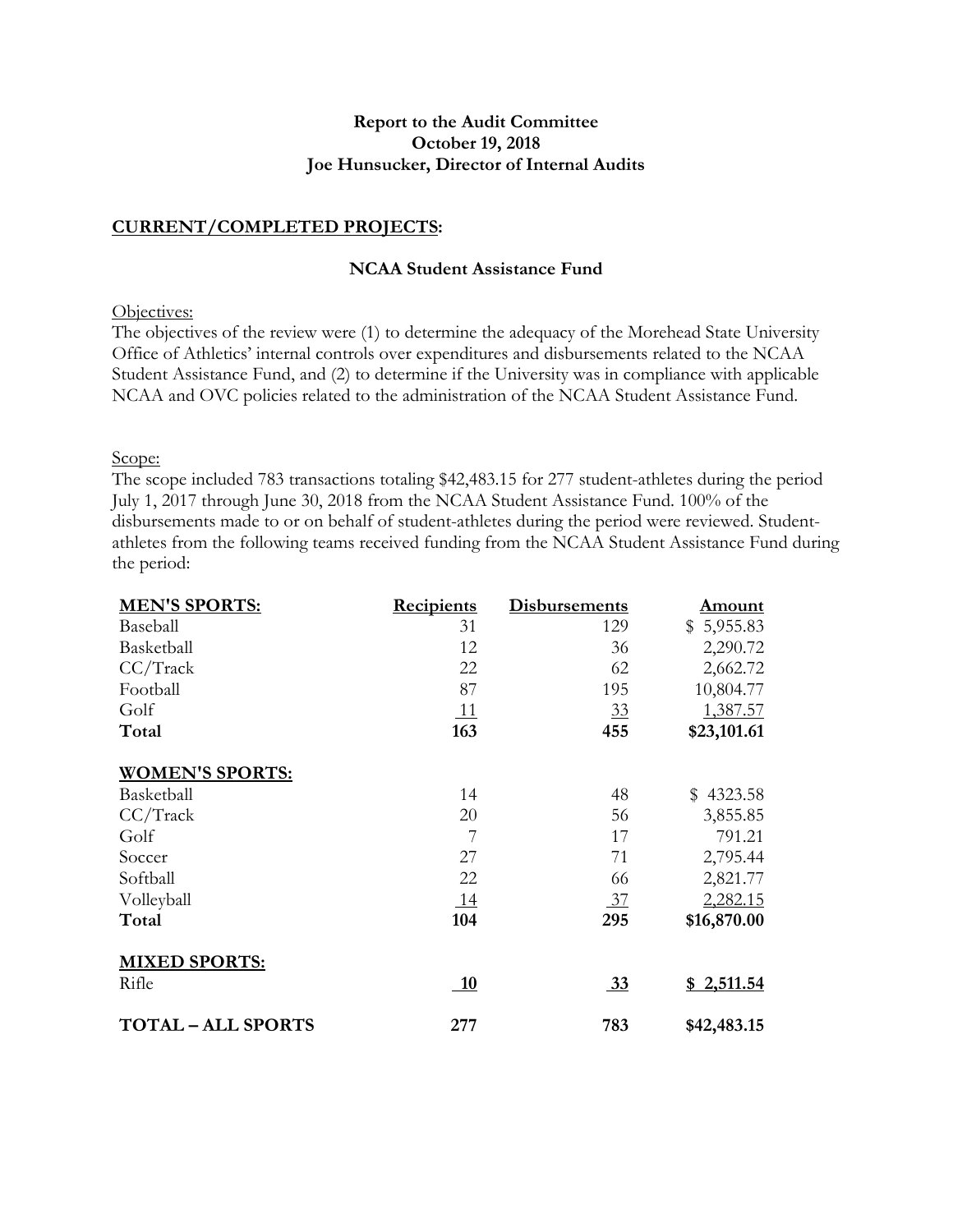| <b>TRANSACTIONS</b>          |                |                           |                |              |
|------------------------------|----------------|---------------------------|----------------|--------------|
| <b>BY CATEGORY</b>           | Men            | Women                     | <b>Mixed</b>   | Total        |
| Category 1 – Educational     | $\Omega$       | $\Omega$                  | 1              | 1            |
| Category 2 - Health & Safety | $\overline{4}$ | 10                        | 2              | 16           |
| Category 3 – Personal/Family | <u>451</u>     | <u>285</u>                | 30             | 766          |
| Total                        | 455            | 295                       | 33             | 783          |
| <b>RECIPIENTS BY</b>         |                |                           |                |              |
| <b>FINANCIAL AID TYPE</b>    | Men            | Women                     | <b>Mixed</b>   | Total        |
| $100 - On Full GIA$          | 11             | 28                        | $\theta$       | 39           |
| 200 - On Partial GIA         | 47             | 65                        | 8              | 120          |
| $300 - On No GIA$            | 104            | 11                        | $\overline{2}$ | 117          |
| 400 - Exhausted Eligibility  | $\overline{1}$ | $\overline{\phantom{0}0}$ | $\overline{0}$ | $\perp$      |
| Total                        | 163            | 104                       | 10             | 277          |
| <b>RECIPIENTS</b>            |                |                           |                |              |
| <b>RECEIVING PELL</b>        | Men            | Women                     | Mixed          | Total        |
| Receiving PELL               | 53             | 15                        | 1              | 69           |
| NOT Receiving PELL           | 110            | 89                        | $\overline{0}$ | <u>208</u>   |
| Total                        | 163            | 104                       | 10             | 277          |
| <b>AMOUNT</b> (Rounded)      |                |                           |                |              |
| <b>BY CATEGORY</b>           | Men            | Women                     | Mixed          | <b>Total</b> |
| Category 1 - Educational     | $\overline{0}$ | $\theta$                  | 1,152          | 1,152        |
| Category 2 – Health & Safety | 2,531          | 5,032                     | 116            | 7,679        |
| Category 3 – Personal/Family | 20,571         | 11,838                    | 1,243          | 33,652       |
| Total                        | 23,102         | 16,870                    | 2,511          | 42,483       |

The University received \$90,841 from the Ohio Valley Conference which was deposited into the NCAA Student Assistance Fund. The deposit was verified through review of University cash receipts system.

The balance of unspent funds on hand as of June 30, 2018 for the Student Assistance Fund was \$80,330.96. This amount was verified to the end-of-year balance in the General Ledger.

Opinion:

Based on the results of my review of applicable documentation and substantive tests performed, it is my opinion that the Morehead State University's Office of Athletics' internal controls over expenditures and disbursements related to the NCAA Student Assistance Fund are adequate and that the University is in compliance with applicable NCAA policies related to the administration of the NCAA Student Assistance Fund.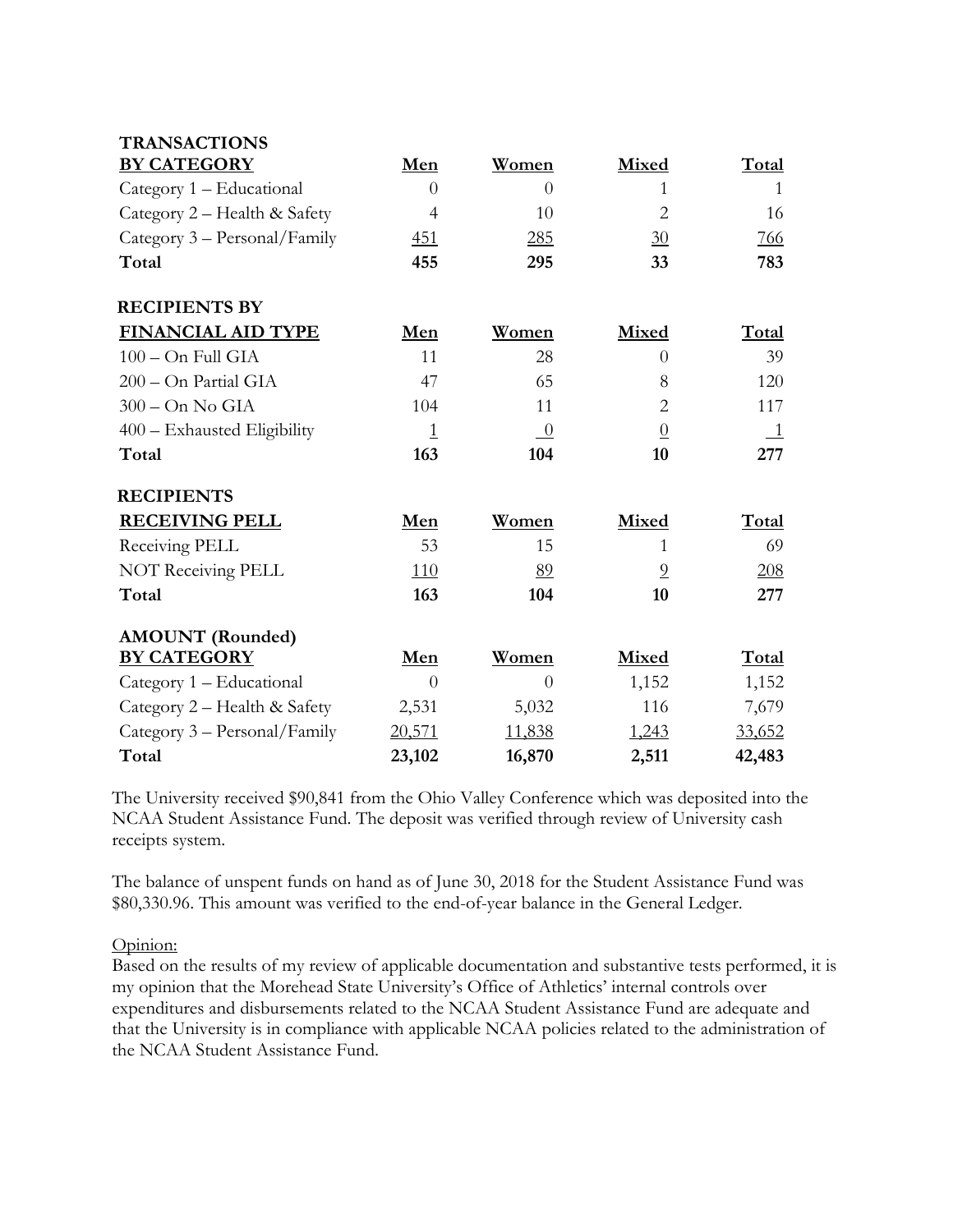The results of the audit were reported to President Morgan, Commissioner DeBauche of the Ohio Valley Conference, VP for Student Affairs Mast and Director of Athletics Hutchinson.

# **President Morgan's Expenses**

#### Objectives:

The objectives of the review were to determine if Dr. Morgan's purchasing card transactions and disbursements from University funds to Dr. Morgan had a legitimate business purpose, were adequately supported and complied with applicable University travel, procurement and purchasing card policies.

#### Scope:

The scope included a review of Dr. Morgan's purchasing card transactions and disbursements made to, or on behalf of, Dr. Morgan for the period July 1, 2017 through June 30, 2018. The population consisted of 74 purchasing card transactions and 28 disbursements totaling \$24,611.70 with 100% of the transactions being reviewed.

#### Results:

The following categories of expenditures were reviewed during the period:

| Vehicle Allowance (per employment contract)       | \$14,400.00 |
|---------------------------------------------------|-------------|
| Rent During Renovation of President's Home (2017) | 4,350.00    |
| <b>Fuel for Business Travel</b>                   | 2,051.71    |
| Insurance (per employment contract)               | 1,706.98    |
| Lodging (for Regents' accommodations)             | 1,060.00    |
| Lodging During Official Travel                    | 840.78      |
| Parking/Taxi During Official Travel               | 142.68      |
| Meals During Official Travel                      | 59.55       |
| <b>TOTAL</b>                                      | \$24,611.70 |

No exceptions were noted during the review. All disbursements and purchasing card transactions were adequately supported and in compliance with applicable University policies.

#### Opinion:

Based on the results of my review of applicable documentation and substantive tests performed, it is my opinion that Dr. Morgan's purchasing card transactions and disbursements to Dr. Morgan had a legitimate business purpose, were adequately supported and complied with applicable University travel, procurement and purchasing card policies.

A report was issued to the members of the Board of Regents' Audit Committee.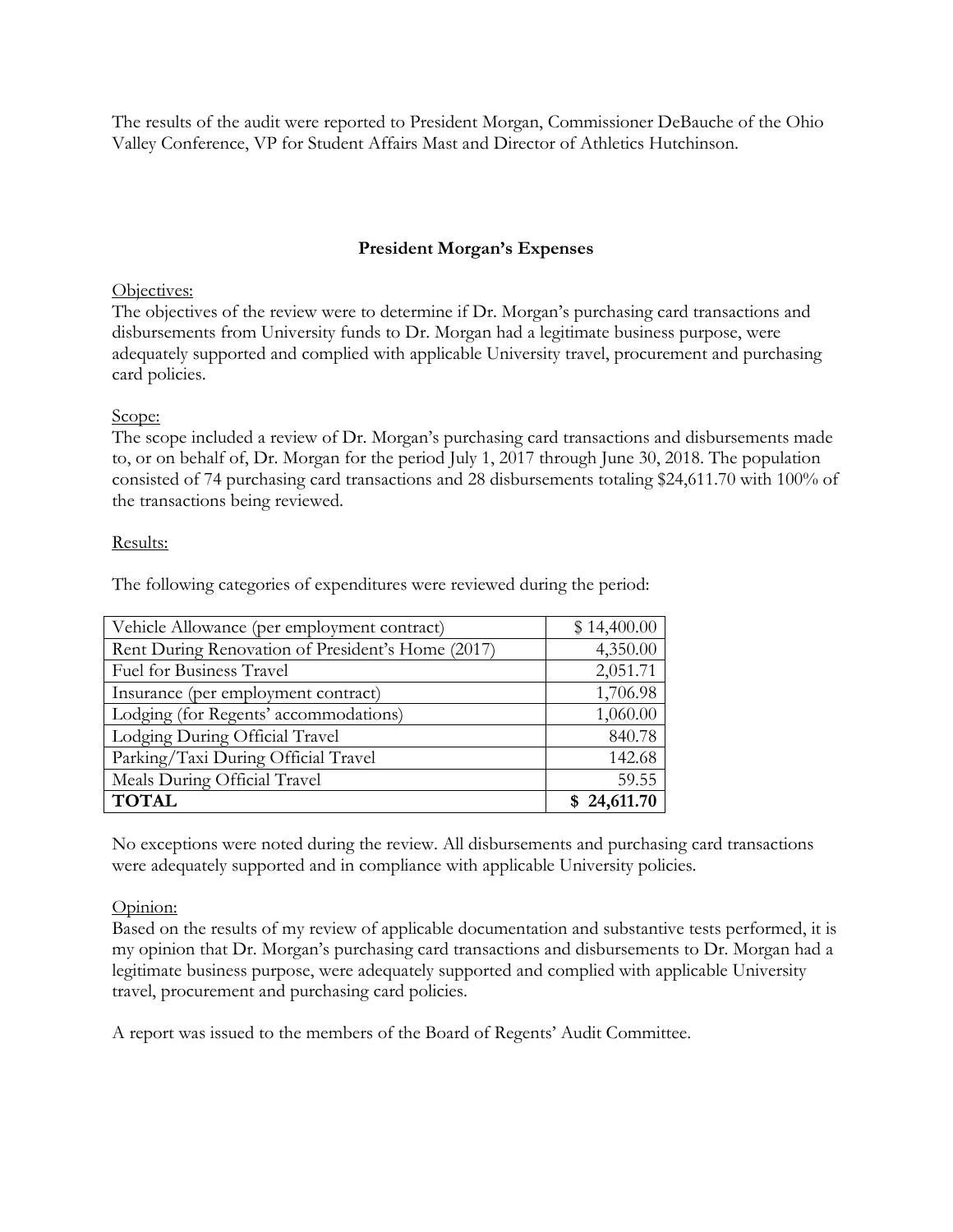#### **Purchasing Card Audits**

Purchasing card audits were conducted for the following units to determine compliance with University procurement and purchasing card policies:

Earth and Space Science – 553 transactions for the period July 1, 2017 through April 30, 2018

Housing & Residence Life – 202 transactions for the period July 1, 2017 through April 30, 2018

No significant deficiencies were noted during the reviews. Exit conferences were held at the conclusion of each audit with cardholders and/or other administrative personnel to discuss ways to improve efficiencies when needed.

#### **Cash Counts**

Cash counts were conducted at the close of business, Thursday, June 28, 2018 for one Cashier and at the close of business on Friday, June 29 for the remaining Cashiers to verify the cumulative \$11,000 Cashier Operating account in the University's Office of Accounting & Financial Services. Cash and cash equivalents on hand for the Cashiers totaled \$11,000.00. Overage/shortage amounts are maintained separately, no overage/shortages were reported for either day. The year-to-date cumulative shortage for the Cashiers was \$58.37.

A cash count was conducted Friday, June 29, 2018 for the University Store's \$2,500.00 permanent change fund. Cash on hand for the permanent change cash fund totaled \$2,500.00 with no cumulative year-to-date overage/shortage noted.

A cash count was conducted Thursday, June 28, 2018 for the Kentucky Folk Art Center's \$200.00 store sales change fund. Cash on hand for the store sales change fund totaled \$200.00 with no cumulative year-to-date overage/shortage noted.

Year-end reports were issued to applicable University personnel and our external audit firm, Dean Dorton Allen Ford.

A cash count was conducted Wednesday, August 29, 2018 for a departing temporary Cashier. Cash on hand for the Cashier totaled \$2,000.00 with no cumulative year-to-date overage/shortage noted. The funds were redeposited into the University's bank account.

# **PLANNED PROJECTS:**

#### **Departmental Audits**

Audits will be performed at selected University departments to determine compliance with applicable laws, rules, regulations and University policies. The audits will focus primarily on the areas of purchasing card, travel cards and travel expenditures. Reports will be issued as needed.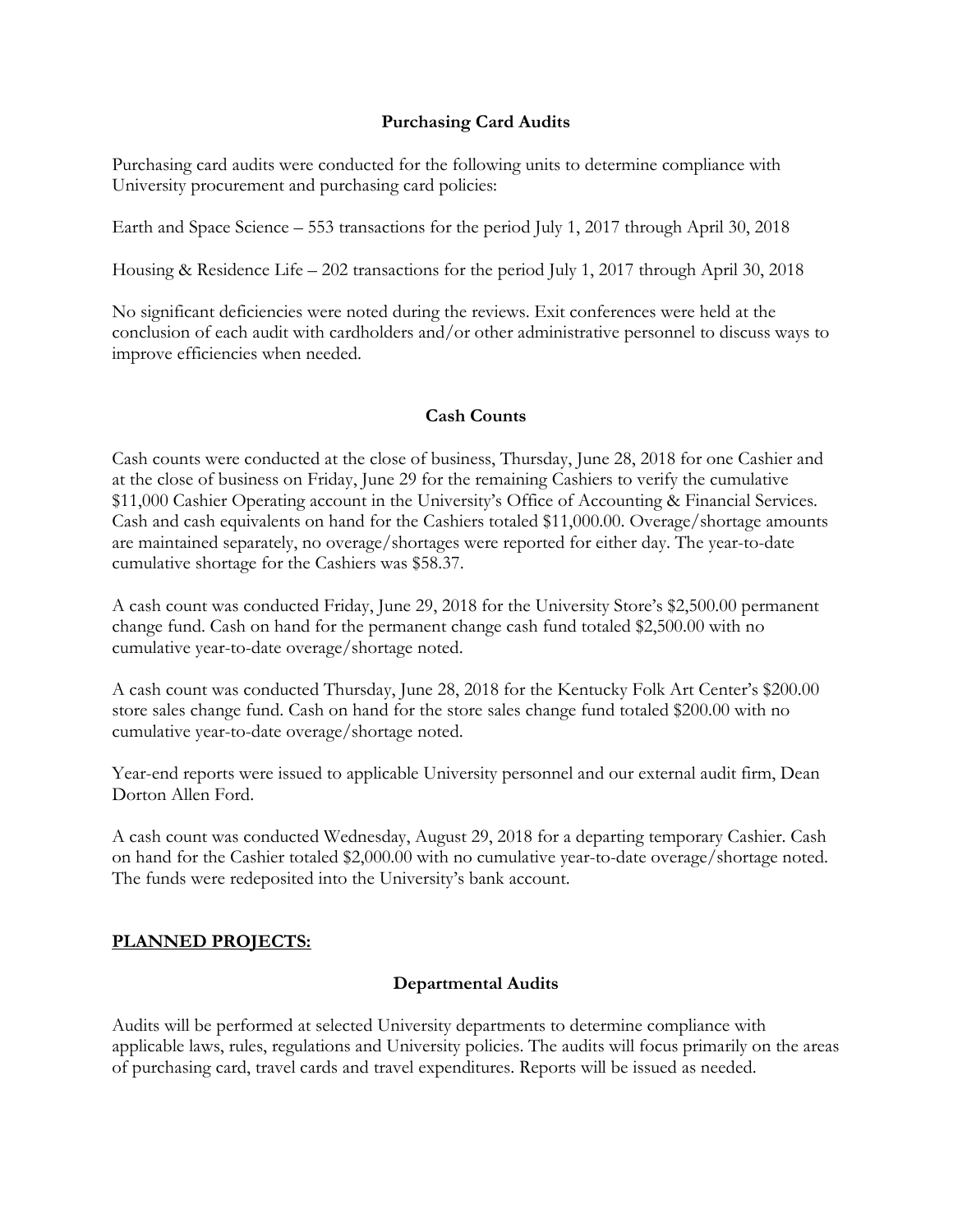### **EXTERNAL ASSISTANCE:**

Assistance to Dean Dorton Allen & Ford was provided for the following areas:

University Store inventory and internal control narrative Facilities Management inventory and internal control narrative Kentucky Folk Art Center inventory General Purpose Financial Statements Audit

- Compensated Absences Account (Accrued Vacation & Vacation Overage testing)
- New Hire Testing
- Internal Control Testing
- Internal Control Questionnaires
- Cash Counts Cashiers, Bookstore, KFAC
- Payroll Testing
- Termination Testing

#### A-133 Audit

- TRIO Programs (Upward Bound, Talent Search, Commonwealth Education Opportunity Center and Student Support Services programs) Internal Control Narratives Internal Control/Compliance Testing Cash Management Testing Eligibility Testing
- Federal Work Study Payroll Testing
- Internal Control Questionnaires

Assistance is being provided to Maximus, Inc. in calculating the University's indirect facilities & administrative (F&A) rate.

NCAA Agreed Upon Procedures

• Preparation of EADA Report

Department of Education

• Preparation of EADA Report

#### **INTERNAL ASSISTANCE:**

Assistance was provided to the following units: Accounting & Financial Services Athletic Department Procurement Services Financial Aid Payroll